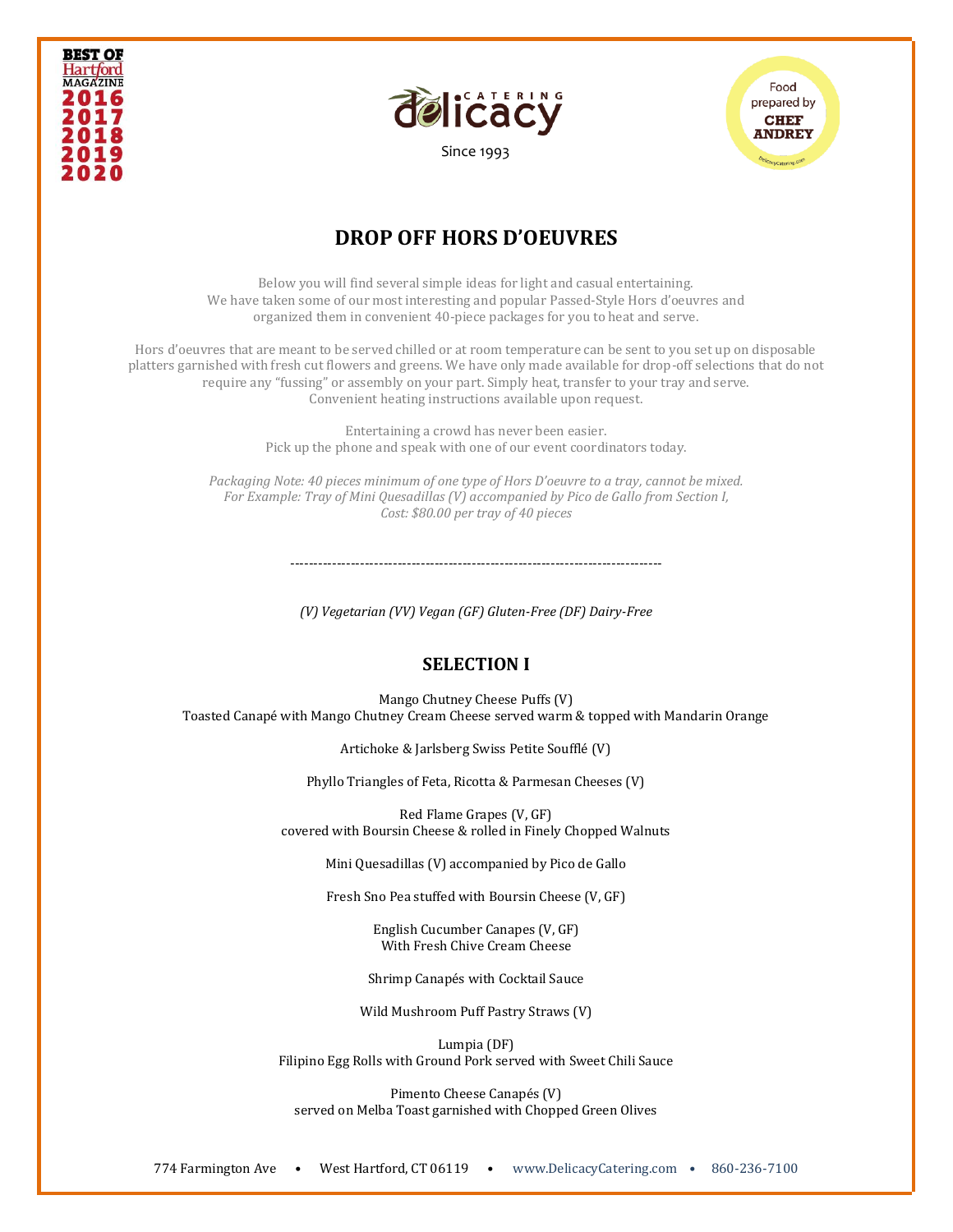



Food prepared by **CHEF ANDREY** 

#### Fried Olives (V)

Coconut Chicken Medallions served with Pineapple Ginger Sauce

Chilled Bourbon Chicken Skewers (DF) with Marinated Apricots & Fresh Cantaloupe

Rosemary Chicken Brochettes with Chive Sauce

Appetizer Antipasti Skewers (GF) Genoa Salami, Marinated Artichoke Heart, Kalamata Olive & Smoked Gouda skewered & served with our Balsamic Vinaigrette for dipping

Petite Tortellini Skewers (V) Petite Skewer of Al Dente Cheese Tortellini tossed in Fresh Basil Pesto garnished with Grilled Red Pepper

Petite Skewers of Teardrop Tomato tossed in Balsamic Vinaigrette (V, GF) skewered with Buffalo Mozzarella wrapped in Fresh Basil

> Not Your Father's Potato Skins (V) Red Skin Potato Cups filled with Spinach Soufflé

Potato and Cheese Pierogis topped w/ sour cream and crispy onions

#### **SELECTION II**

Blackened Shrimp & Scallop Spring Rolls (DF) with Ginger Dipping Sauce

Five-Spice Vegetable Egg Rolls (V, DF) with Sweet & Sour Dipping Sauce

Chicken Satay Skewers (DF) Boneless Chicken Breast skewered & roasted in a Spicy Thai Peanut Sauce

Chicken Teriyaki Skewers (DF)

Beef Teriyaki Skewers (DF)

Petite Beef Wellington with Wild Mushroom Duxelle

Brie Tartlet with Apricot Mustard or Raspberry Preserves (V) topped with Toasted Slivered Almonds

> Petite Potato Latkes with Lox & Crème Fraiche

Petite Potato Latkes (V) served with Salmon Caviar & Sour Cream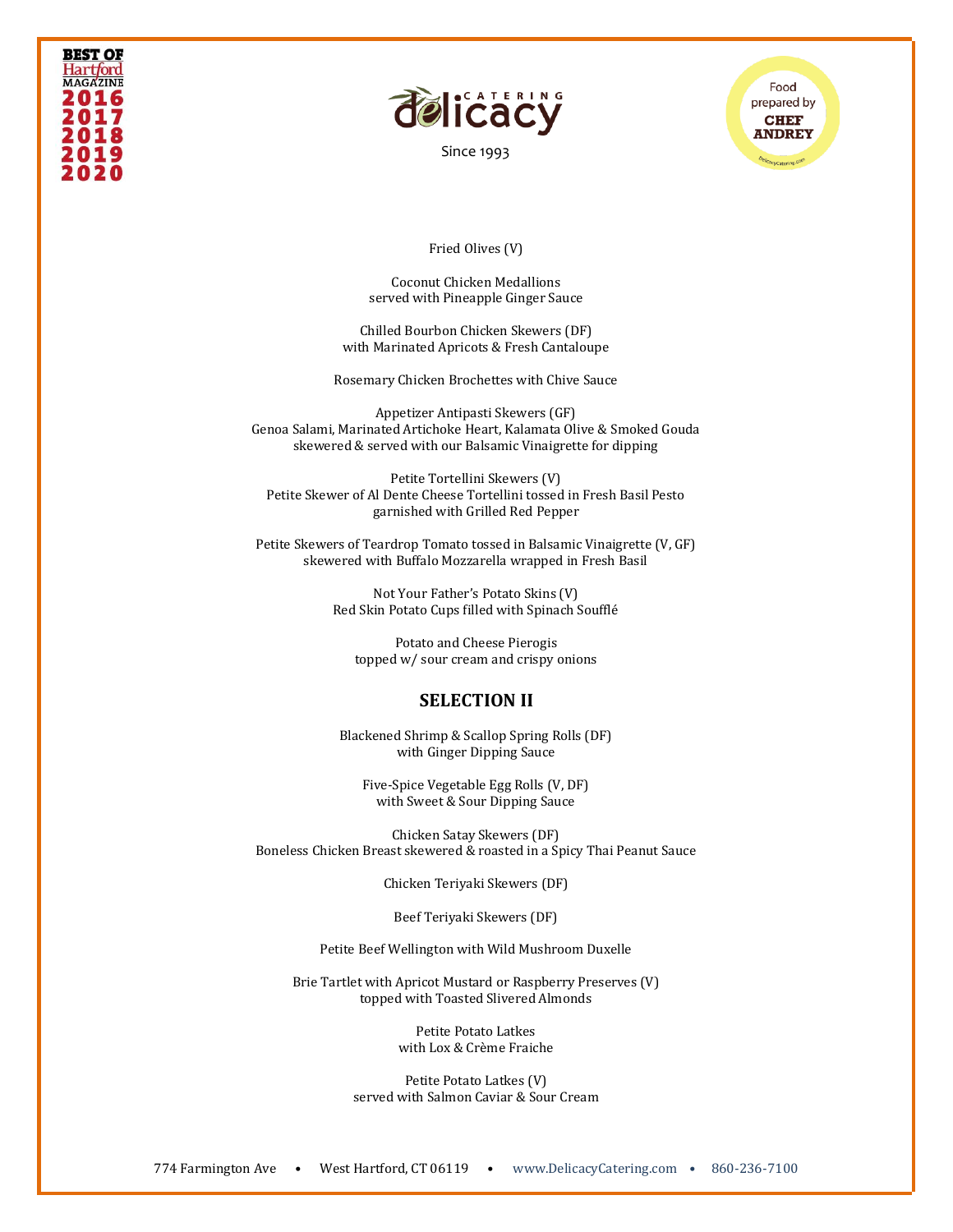



[Since 1993](file:///C:/Users/DelicacyCatering/Dropbox/DELCATERING/1%20Stationary/delicacycatering.com)



Sweet Potato Pancake (V) with Crème Fraiche & Lingonberry Garnish

Petite Salmon Patties with Dijon Mustard Aioli

Mini Crab Quesadillas with Mango Salsa

Mini Black Bean Quesadillas with Goat Cheese, Tomato & Grilled Corn Relish (V) Spinach & Feta Phyllo Triangles (V)

Shrimp de Jonghe Stuffed Mushrooms

Spinach Soufflé Stuffed Mushroom Caps (V) topped with Herbed Bread Crumbs & Parmesan Cheese

> Chorizo Stuffed Dates (GF, DF) wrapped in Cured Bacon

Bacon Wrapped Sweet Potato Wedges (GF, DF) (\$3.65 per Piece)

Manchego Cheese & Quince Crostini (V)

Caramelized Onion & Roasted Mushroom Crostini with Boursin Cheese (V)

Goat Cheese Stuffed Figs wrapped in Prosciutto (GF)

Watermelon Radish with Goat Cheese & Balsamic Drizzle (V, GF)

Assorted Salad Bites – A Fun & Fabulous Fork-Free Salad Option Finely Chopped Garden Creations wrapped in Paper Thin Rice Paper & drizzled with Homemade Dressing

> Not Your Father's Potato Skins Red Skin Potato Cups filled with Crispy Bacon, Sour Cream & Chives

Not Your Father's Potato Skins (GF) Red Skin Potato Cups filled with Buffalo Chicken with Bleu Cheese

Ancho Chile Sirloin Skewers with Chimichurri Dipping Sauce (GF, DF) (\$2.75 per Piece)

Andouille Sausage Pigs in a Blanket with Creole Mustard (\$2.75 per Piece)

> Tropical Crab Salad in a Jicama Box (V, GF) (\$2.75 per Piece)

Cranberry Goat Cheese Pops (GF) rolled in Crumbled Bacon & Chopped Nuts served with Fig Jam (\$2.75 per Piece)

Goat Cheese Pops (GF) rolled in Crumbled Bacon & Chopped Nuts served with Jalapeño Jam (\$2.75 per Piece)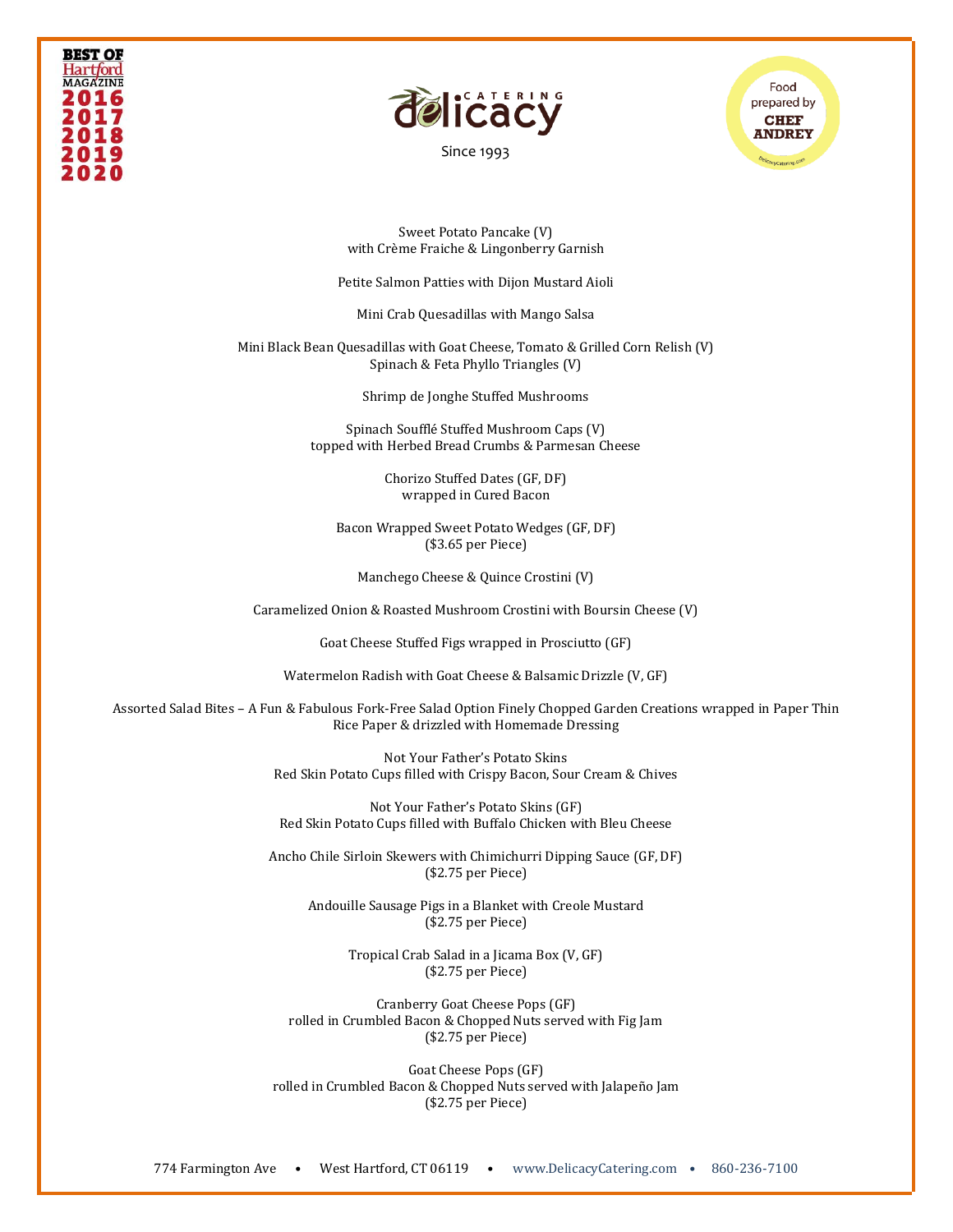





### **SELECTION III**

Coconut Shrimp with Pineapple Ginger Dipping Sauce

Southwestern Grilled Shrimp (GF, DF) with Avocado Lime Aioli

Grilled Shrimp & Zucchini Skewers (GF) served chilled with our Fabulous Basil Garlic Aioli

> Maryland Crab Cakes with Cajun Tartar Sauce

Pear & Roquefort Tartlets with Roasted Walnuts (V)

Porcini Mushroom Phyllo Triangles (V)

Turkey Pot Stickers with Special Sauce (DF)

Tenderloin Canapés with Whipped Wasabi Mayonnaise garnished with Caramelized Onion

Mini Meat Loaf Bites topped with a dollop of Creamy Mashed Potatoes

Petite Shepherd's Pie Bites

Fresh Split Driscoll Strawberries (V, GF) stuffed with Gorgonzola & Walnuts

Prosciutto & Fresh Basil Crostini with Extra Virgin Olive Oil Drizzle

Herb & Panko Crusted California Chevre Crisps (V) with Star Anise Tomato Chutney

> Petite Quiche Tartlets A variety of Mini Quiche Tartlets

Mini Reubens with Thousand Island Dipping Sauce

Curried Chicken Salad in Phyllo Baskets with Dried Wild Cherry Garnish

Not Your Father's Potato Skins (GF, DF) Red Skin Potato Cups filled with Shredded Pot Roast

Leg of Duck Confit with Drunken Cherries wrapped in Crispy Wonton with Pineapple Ginger Gastrique (\$5.25 per Piece)

Sirloin Empanadas with Raisins & Cracked Green Olives (\$4.35 per Piece)